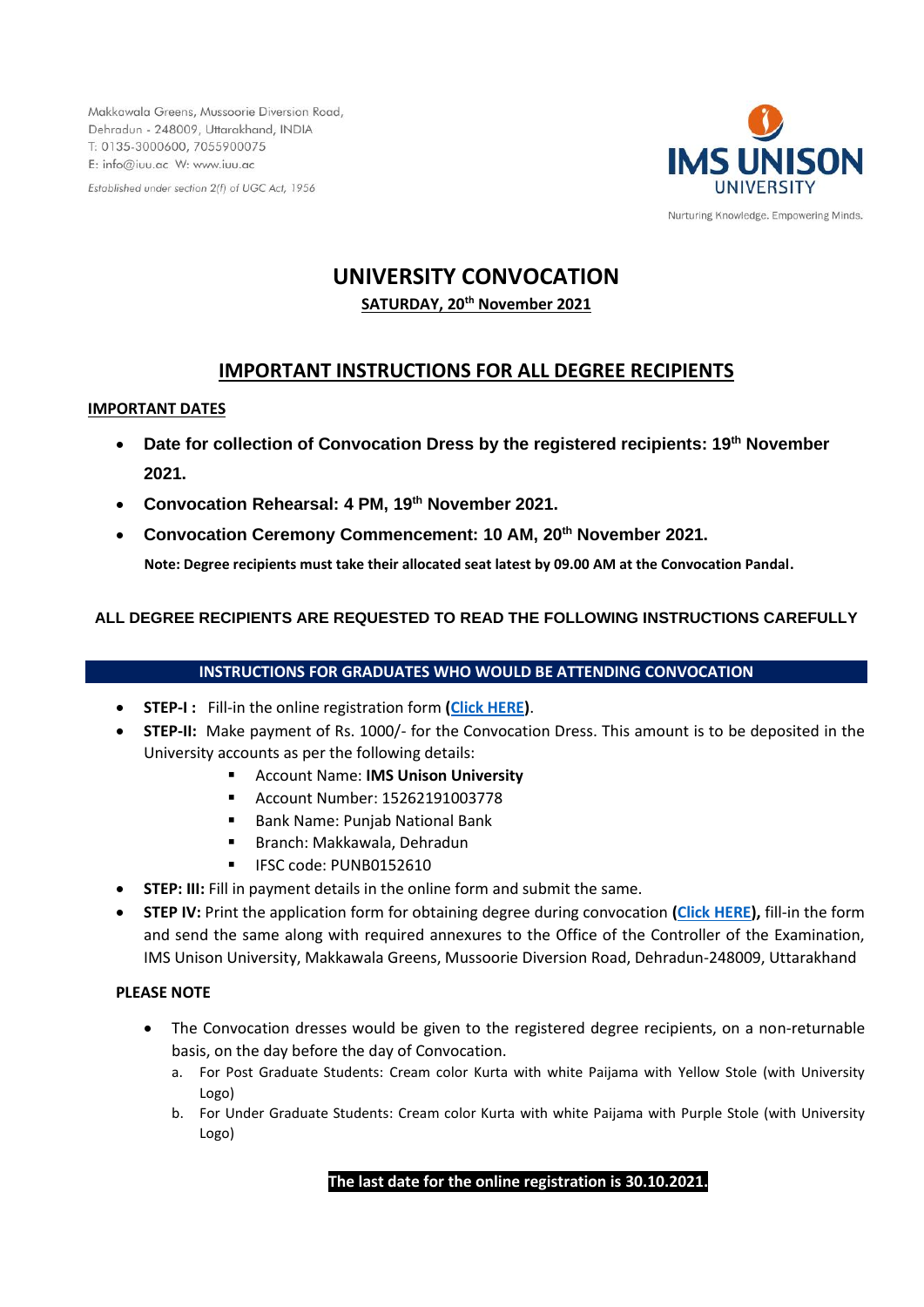# **1. COLLECTION OF CONVOCATION DRESS (ONE DAY BEFORE THE CONVOCATION 19th November, 2021)**

- Time for collection of convocation dresses at the University Campus on Friday 19<sup>th</sup> November, 2021 from 10:00 AM to 03.00 PM.
- Convocation Dress is to be collected from the designated office of the University as detailed below:
	- a. UG Students: Seminar Hall, Block-V, IUU Campus
	- b. PG Students: Seminar Hall, Block-I, IUU Campus
- Faculty members in-charge of Convocation Dress Distribution will be available in the respective Convocation Reception Office.
- Recipients would be required to register their names in the list with the faculty member.
- Convocation Dress shall be given only to these recipients who have registered online and made payment for the convocation dress. They would be required to show their ID proof to the concerned Faculty coordinators.
- Entry Pass will be issued to the recipients for their parents at the time of dress collection. Possession of Entry Pass is mandatory to occupy a seat in the Convocation Hall.
- Recipients would be given the Convocation Dress, Food Coupons and Entry Pass for 2 family members of the registrants.
- **Convocation Dress will be handed-over to degree recipient only and not to any proxy.**
- **A Degree recipients will not be given Convocation Dress after 03.00 PM of 19th November 2021.**

### **2. CONVOCATION REHEARSAL- 19th November, 2021, 4 PM**

- A Convocation rehearsal shall be held at 4 PM on 19th November, 2021**.**
- It shall be mandatory for all students, who have dully registered for participating in Convocation and have collected Convocation Dress, to participate in the rehearsal and clearly understand the instructions.
- Any recipient, who fails to participate in the rehearsal shall not be allowed in the Convocation on the **20th November 2021**.

# 3. **CONVOCATION DAY: SATURDAY 20th November 2021**

- The Entry Gates to the Convocation Hall will open at 08.30 AM for the Degree recipients and shall close at 09:00 AM. All Degree recipients shall take their designated seats in the Convocation Hall before 09:00 AM.
- The seating arrangements for Guests are in the reserved areas duly marked inside the Hall by placards.
- The Degree recipients are required to wear Convocation dress only. Any other dress shall not be permitted inside the Convocation Hall.
- Degree recipients shall not be allowed to enter / leave the Convocation Hall after 09:00 AM.
- The audience shall remain standing at their respective seats as the Academic Procession enters and proceeds towards the dais and till the end of the National Anthem.
- It is mandatory that the decorum of the convocation proceedings should be maintained by every graduate until the Academic Procession leaves the convocation Hall.
- Please note that children below 12 years are not allowed into the convocation Hall during the convocation.
- Those who reach after 09:00 AM on **20th November 2021** can only receive the degree certificate **after the convocation** function from Examination Office of the University.
- In case one is unable to be present at the Convocation, the degree certificate will be sent to the address as submitted by the recipient in the online registration by Speed Post after the Convocation (approximately 15 days). Any change in the address, after registration may kindly be e-mailed to [convocation@iuu.ac.](mailto:convocation@iuu.ac)